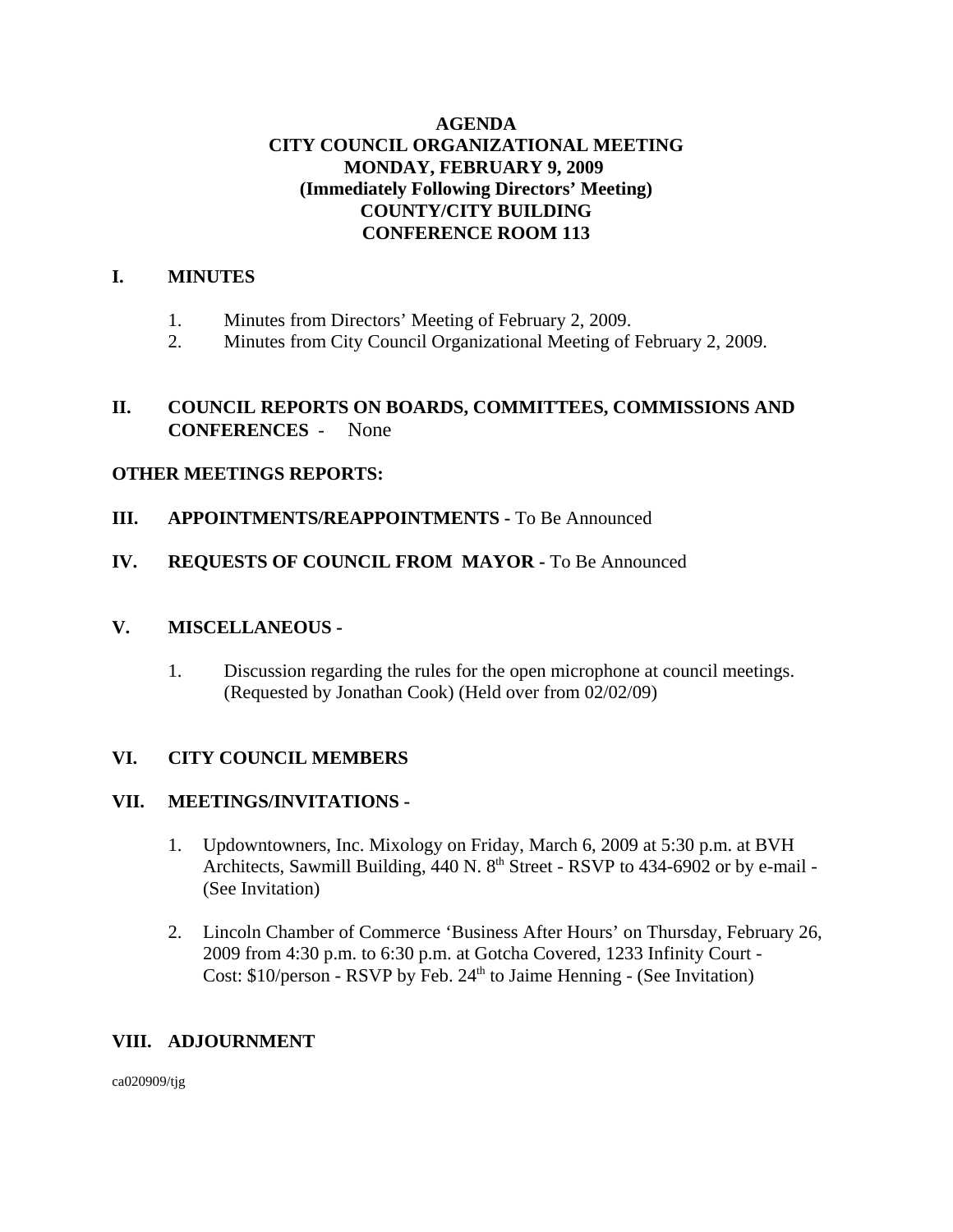#### **MINUTES CITY COUNCIL ORGANIZATIONAL MEETING MONDAY, FEBRUARY 9, 2009**

| <b>Members Present:</b> | Robin Eschliman, Chair; Doug Emery, Vice Chair; Dan Marvin; Ken Svoboda;<br>John Spatz; Jonathan Cook; and Jon Camp.                                                                                                                |
|-------------------------|-------------------------------------------------------------------------------------------------------------------------------------------------------------------------------------------------------------------------------------|
| <b>Others Present:</b>  | Rick Hoppe, Aide to the Mayor; Denise Pearce, Aide to the Mayor; Trish Owen,<br>Aide to the Mayor; Judge John Hendry, City Attorney; Chad Blahak, Federal<br>Stimulus Projects Coordinator; and Greg MacLean, Public Works Director |

Chair Eschliman opened the meeting and announced the location of the Open Meetings Act.

#### **I. MINUTES**

1. Minutes from Directors' Meeting of February 2, 2009.

2. Minutes from City Council Organizational Meeting of February 2, 2009.

The above minutes were approved by acclamation.

# **II. COUNCIL REPORTS ON BOARDS, COMMITTEES, COMMISSIONS AND CONFERENCES** - None

### **OTHER MEETINGS REPORTS:**

### **III. APPOINTMENTS/REAPPOINTMENTS -** None

#### **IV. REQUESTS OF COUNCIL FROM MAYOR**

Hoppe stated the union negotiations update has been rescheduled to May  $18<sup>th</sup>$ . Svoboda added February 23<sup>rd</sup> has no ILC and the meeting on Police/Fire Pension/CAFR could be held at 3pm with Outcomes/Indicators at 4pm. The formal meeting is at 5:30.

### **Stimulus Projects Discussion** Chad Blahak, Federal Stimulus Projects Coordinator **(Attachment A - Federal Stimulus Projects)**

Blahak emphasized the City is looking at projects which meet the deadlines passed by the House and proposed version of the Senate bill. In prioritizing looking at road projects which could be completed within the timelines and currently on the project list. One timeline states projects are obligated within 75 days of the bill's enactment.

Obligated means ready to bid, and the first 50% of the formula funding. With the House bill it is approximately \$7.5 million for the City. Fifty percent obligated within 75 days, the second 50% within the year, and federal aid requirements on federal aid funded projects apply.

Blahak said the House has Community Block Grants but not the Senate. Pearce added the bill does not include earmarks and transparency is very important. Will have a website with project information available to the community.

Discussion on the federal stimulus and Camp asked about projects to move forward quickly. Pearce said no one feels they can include the South Beltway. Hoppe said the City has a number of projects.

Marvin and Eschliman made suggestions for stimulus money use. Blahak said the bill makes it extremely difficult for major roadway projects. Marvin thought of shelf projects to receive bids on to use the fund. MacLean replied unless projects are ready to bid they're almost impossible to have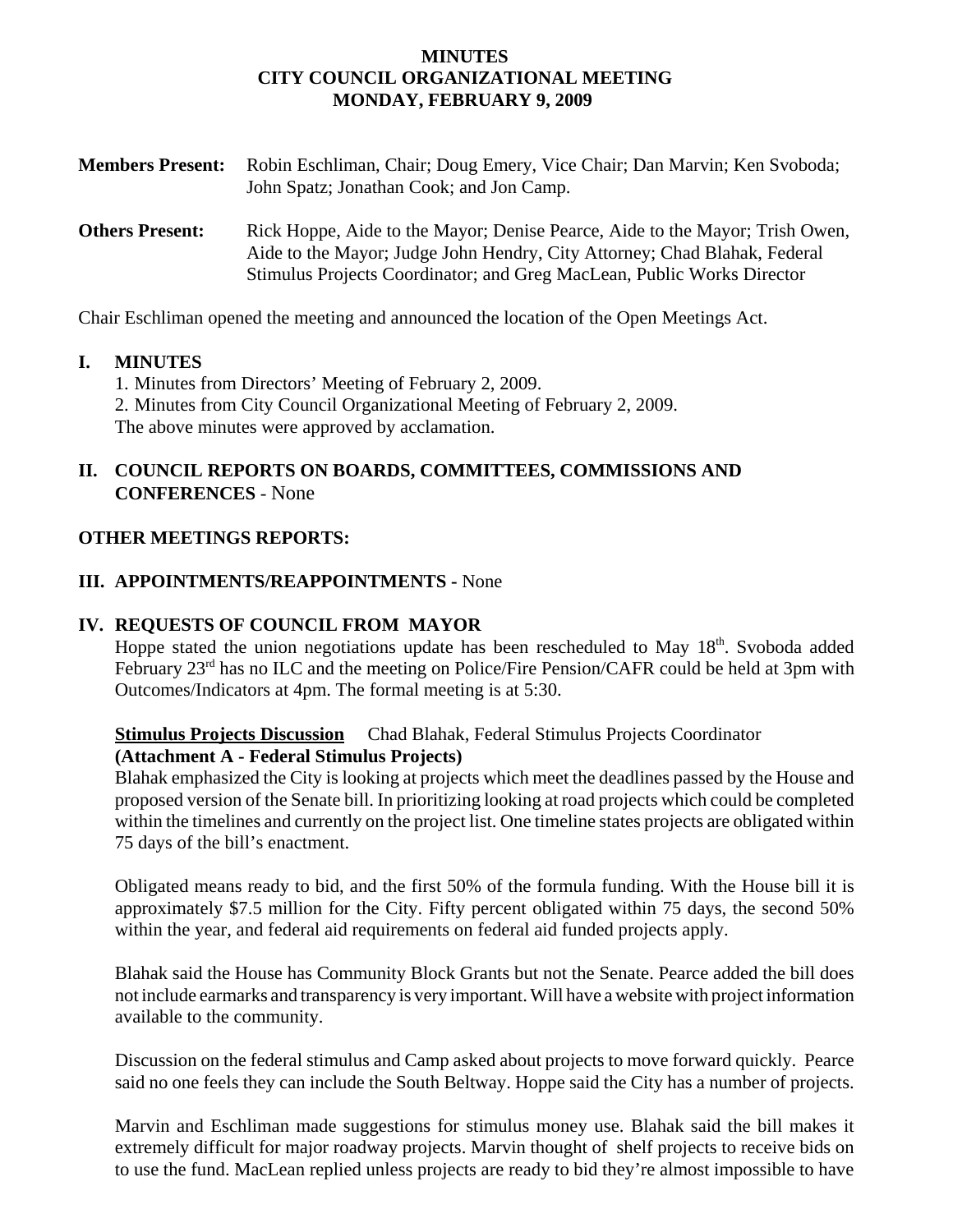ready in 75 days with the federal restraints, but do have maintenance projects.

Blahak answered to obligate a project we need a clean package to submit. All environmental documents and clean right of way certificates. Some projects take months for federal approval and environmental documents are good for only three years.

Cook stated the City does have maintenance needs. If replacing a street with paving and curbs does it require environmental verification? Money used on existing arterial streets would be very important.

Blahak stated there still are environmental requirements but are a lot less and could do in 75 days. Paving over curb to curb qualifies for a Programmatic Categorical Exclusion.

Svoboda asked if a difference between single partner as opposed to a multiple partner project? Blahak replied yes but multiple partners funding has to be there, and negotiations takes time. Svoboda added we have projects that were to be completed with the wheel tax increase, assuming right of way access.

MacLean discussed projects readiness and funding with an important prioritization on where we can use the stimulus, freeing that money for other local projects.

Svoboda said Public Works had a project list but because of budgets was put on hold. Could the list be resurrected with completed projects marked off? MacLean thinks it may be a good reference.

Pearce stated the City will move quickly once the bill is passed, and Council will hear from Blahak on possible projects for Councils feedback. For the South Beltway no stimulus dollars are available, but is still in our Federal agenda.

# **V. MISCELLANEOUS**

# **1. Keno Board Doug Emery**

Emery stated Council will be receiving the decisions and recommendations of the Keno Board on how to spend approximately \$80,000 relatively soon for review.

# **2. Discussion on Rules for Open Microphone at Council Meetings Jonathan Cook**

Cook stated there was controversy on the appropriateness of constituents speaking early to an issue. The Chair had asked if this was scheduled, or not. The language for signing up does say scheduled, but the open mike session uses the word plan, which we picked as it was ambiguous. Concerned there are items planned for our agenda which are not scheduled.

He thought Council did not want people speaking ahead of processes. The issue was on the Wednesday Planning Commission agenda, and would come to Council. Two constituents jumped in and spoke on the issue. First, with allowing early testimony we'll receive more. Secondly, is open mike appropriate with the Planning Commission meeting coming up? Feel clarification is needed, and if an item will be on our agenda do we say, sorry, there's an appropriate process?

Eschliman stated you're trying to distinguish between the words, planned and scheduled. Cook stated to the extent we can enforce the rule.

Discussion on scheduled items and notice to the public. Svoboda asked if the rules and regulations require an open mike session? Spatz thought it would be a process/procedure question.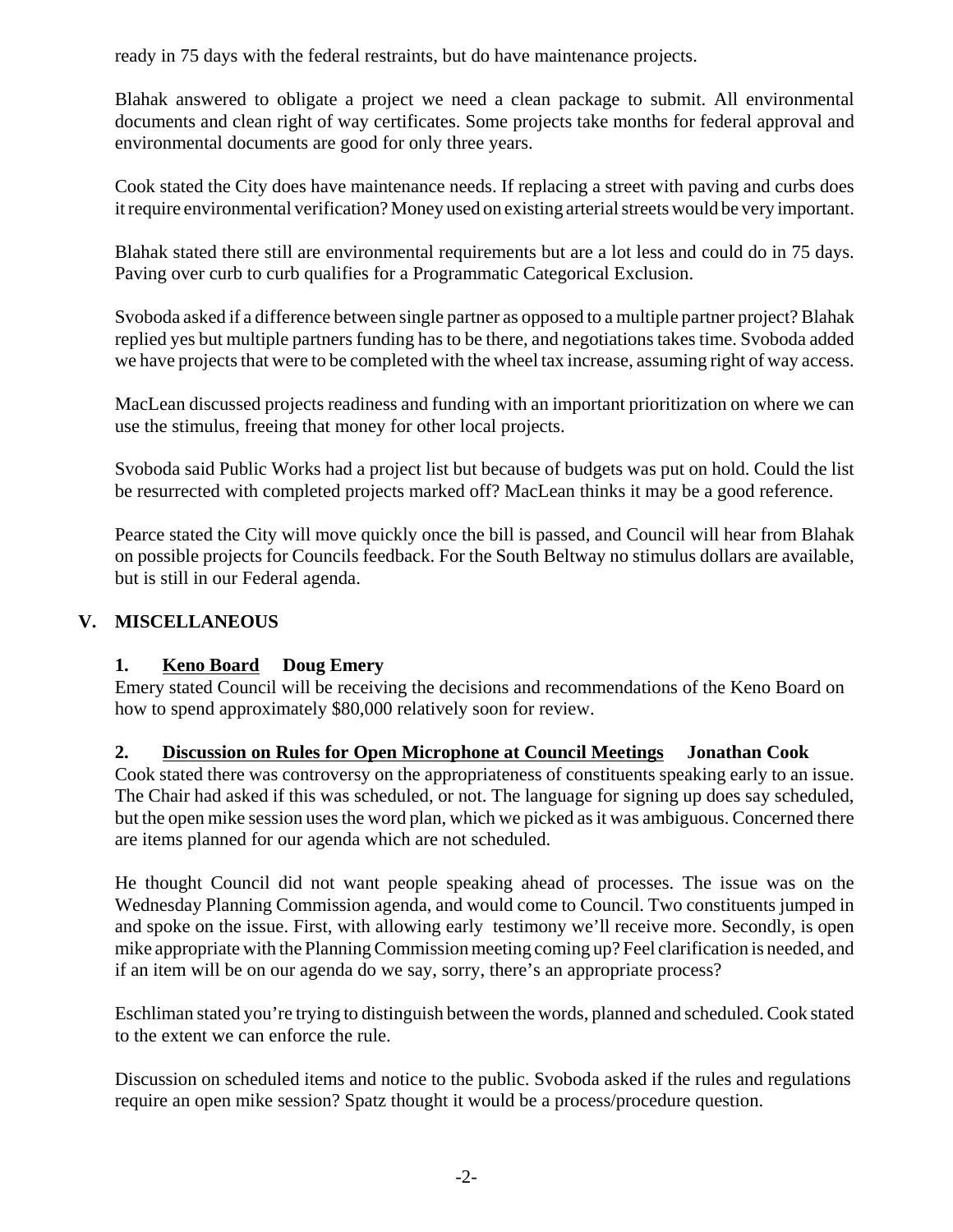Marvin thought fair for the Chair to make the decision. Cook agreed and doesn't think there's a legal challenge. Judge Hendry said there's no precedence and if the matter does come before Council the person has the right to come and speak.

Cook said the word, planned, is a general term and with the word, scheduled, some may feel it more specific. Maybe the phrases could match, with scheduled changed to planned, or eliminate signing up all together? We thought if people signed up in advance departments would be there to answer concerns. Not sure if successful, could remove and leave the phrase, if anyone wishes to address the Council on a matter not on the agenda, or not planned to appear in a future agenda, they may do so.

City Clerk Ross said for the next Council meeting they'll strike the paragraph about signing in.

### **VI. CITY COUNCIL MEMBERS**

| Emery     | No comments                                                                          |
|-----------|--------------------------------------------------------------------------------------|
| Svoboda   | No comments                                                                          |
| Cook      | No comments                                                                          |
| Camp      | No comments                                                                          |
| Spatz     | No comments                                                                          |
| Marvin    | No comments                                                                          |
| Eschliman | asked Pearce if she wanted Council to email or call anyone in regards to the McGill, |
|           | LB85, bill. Pearce replied if she hears concerns among the body will appreciate      |
|           | Council support.                                                                     |

Eschliman asked if necessary to receive hard copies of Action taken? Spatz and Cook replied they look on line. Cook added he doesn't need the duplicates and doesn't need the legislative packet, but is it duplicated by law? Judge Hendry stated he would check.

#### **VII. MEETINGS/INVITATIONS**

See invitation list.

# **VIII. ADJOURNMENT**

Chair Eschliman adjourned the meeting at 12:18 p.m.

W:\FILES\CITYCOUN\WP\cm020909.wpdmmm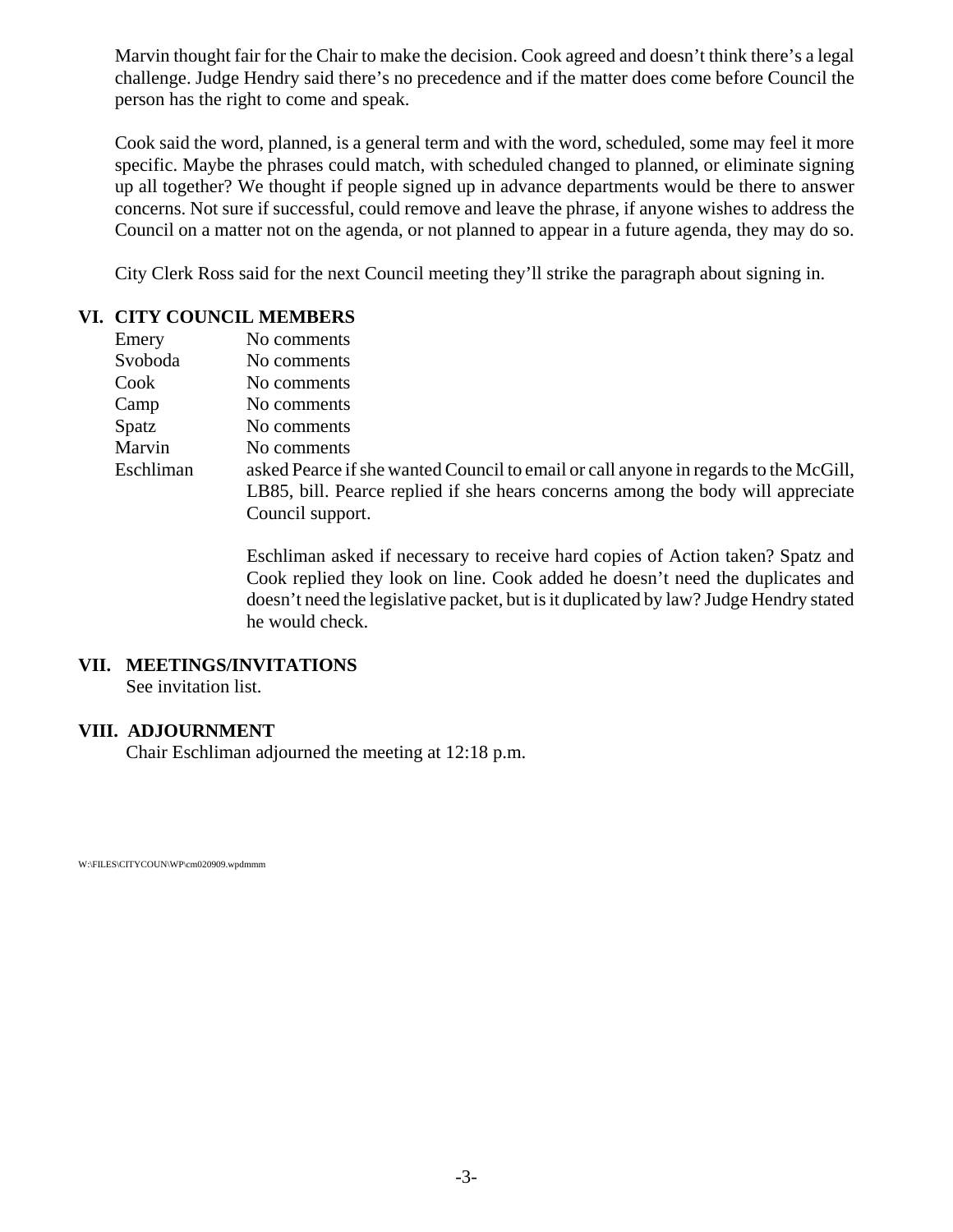

# **CITY OF LINCOLN** NEBRASKA

**MAYOR CHRIS BEUTLER** lincoln.ne.gov

Office of the Mayor 555 South 10th Street Suite 208 Lincoln, Nebraska 68508 402-441-7511 fax: 402-441-7120 mayor@lincoln.ne.gov



City Council

To:

Date:

Re:

From: Chad Blahak, Federal Stimulus Projects Coordinator

February 6, 2009

Federal Stimulus Plan

We are currently working on a preliminary list of roads projects that may meet the criteria of the stimulus package if and when it passes. At this point, I need to emphasize the word "may." As of the writing of this memo, the House has passed the stimulus bill, but the Senate has not yet completed floor action. The current Senate version differs significantly from the House version. Once the Senate bill passes, the next step is the conference committee, where members from both the House and Senate will reconcile the two bills and propose a final bill for the House/Senate vote.

Both the House and Senate, as well as the President, have made clear that there will be no individual earmarks in the bills. Some dollars will come directly to cities and states via formula funding and other dollars will be awarded through the discretionary grant process. It will then be the responsibility of cities and states to ensure that the dollars are used on projects that create jobs. Transparency will be key, as the federal government will (and should) hold stimulus recipients accountable for their expenditures. To that end, the Mayor has asked me to ensure that in the near future, the City will have a website available that details how any stimulus funds received by the City are spent, how many jobs those funds create, and why a particular project is important to the City.

With respect to road infrastructure funding, please keep the following in mind: With the House bill, 45% of the total federal highway aid dollars (\$30 billion) would be allocated through the existing Surface Transportation Program formula, of which 62.5% must be sub-allocated to targeted areas (i.e., MPOs). MPOs must obligate the first 50% of these formula funds within 75 days. The remainder must be obligated within a year of the enactment of the stimulus bill. Initial estimates indicate that with this formula, the Lincoln area MPO would receive approximately \$7.5 million.

At this point, it is our understanding that federal stimulus dollars can be used to replace previously allocated, but not obligated, federal funding. The City would then use the previously allocated funds for other local street projects. These projects have not been identified at this time. Again, as of the writing of this memo, the Senate has not